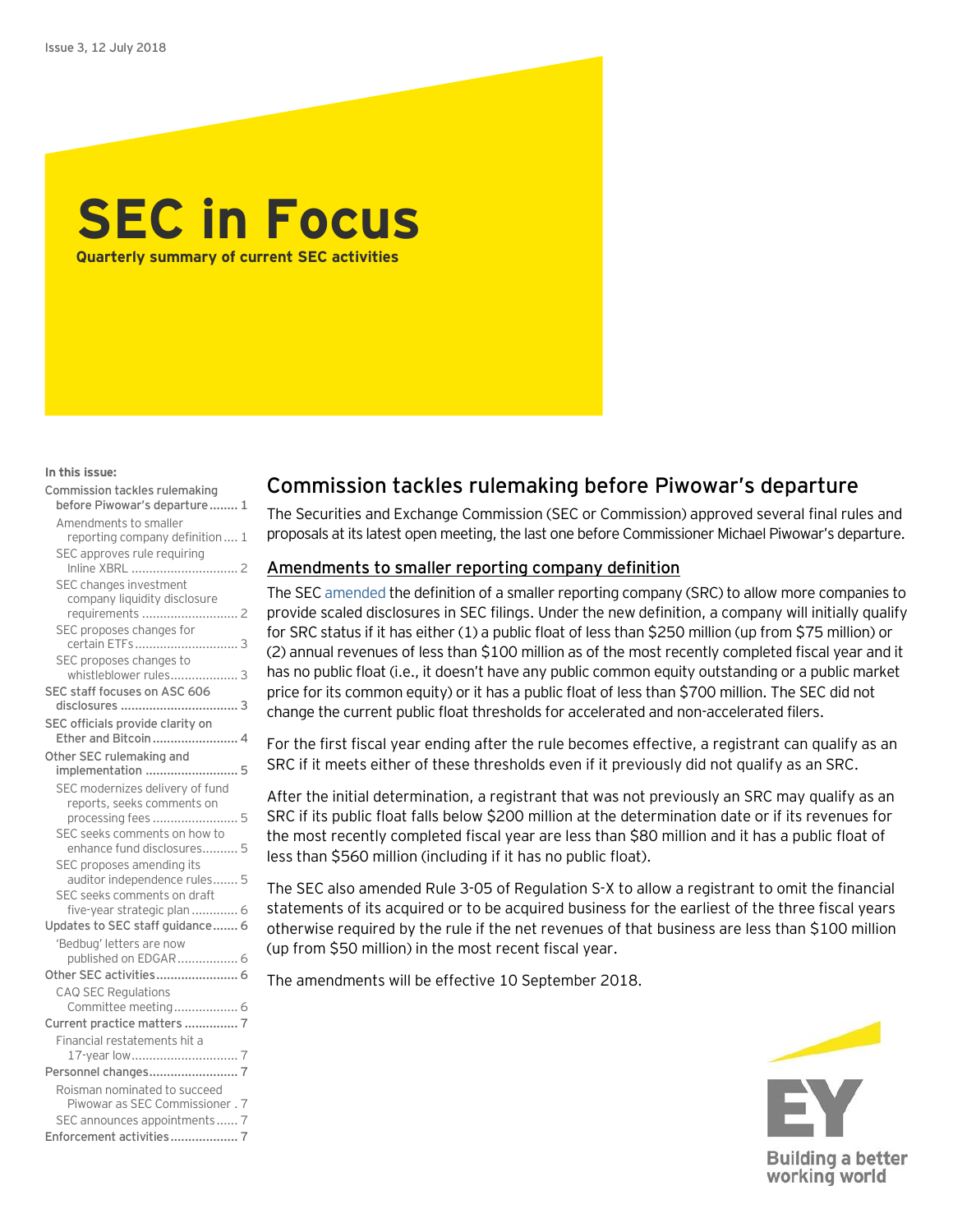The SEC did not raise the \$75 million public float threshold in the definition of an accelerated filer. As a result, some SRCs may remain subject to accelerated reporting deadlines and the requirement for an auditor attestation on internal control over financial reporting under Section 404(b) of the Sarbanes-Oxley Act (SOX). However, SEC Chairman Jay Clayton directed the staff to make recommendations to the Commission for possible changes to the accelerated filer definition.

#### How we see it

The final rule is generally consistent with the 2016 proposal. We expect stakeholders to focus their attention on the recommendations that the SEC staff will make on possible changes to the accelerated filer definition because such changes could provide an exemption from Section 404(b) of SOX for a significant number of issuers.

#### <span id="page-1-0"></span>SEC approves rule requiring Inline XBRL

The SE[C approved](https://www.sec.gov/rules/final/2018/33-10514.pdf) a rule that will require operating companies and mutual funds to use Inline XBRL and embed tags in their financial statements included in registration statements and periodic reports and their risk/return summaries, respectively. The rule requires Inline XBRL tagging of the same information operating companies and mutual funds currently include in separate XBRL exhibits. Like XBRL exhibits today, Inline XBRL data does not have to be certified by officers. Similarly, the rule does not require registrants to involve their auditors with the Inline XBRL information

The Inline XBRL requirements apply to all operating companies, including emerging growth companies, smaller reporting companies and foreign private issuers (FPIs), including those that prepare their financial statements in accordance with IFRS as issued by the International Accounting Standards Board (IASB).

The transition dates are phased in for operating companies based on their filing status and for mutual funds based on their net assets.

Operating companies filing as large accelerated, accelerated and non-accelerated filers are required to comply beginning with fiscal periods ending on or after 15 June 2019, 2020 and 2021, respectively. Filers are required to comply beginning with their first Form 10-Q filed for the fiscal period ending on or after their applicable date (e.g., a calendar-year large accelerated filer must use Inline XBRL tagging in its Form 10-Q filed for the quarter ending 30 June 2019). FPIs that prepare their financial statements in accordance with IFRS as issued by the IASB are required to comply beginning with fiscal periods ending on or after 15 June 2021.

Larger mutual funds (i.e., funds with net assets of \$1 billion or more as of the end of the most recent fiscal year) have to comply with the requirement two years after the rule becomes effective. Smaller mutual funds have to comply with the requirement three years after the rule becomes effective.

The rule eliminates both the requirement for operating companies and mutual funds to post XBRL data on their websites and the requirement for mutual funds to file their XBRL-tagged risk/return summaries within 15 business days. The rule will be effective 30 days after publication in the Federal Register.

#### <span id="page-1-1"></span>SEC changes investment company liquidity disclosure requirements

The SEC [adopted](https://www.sec.gov/rules/final/2018/ic-33142.pdf) amendments to public liquidity-related disclosure rules for open-end funds to require the funds to discuss the operation and effectiveness of their liquidity risk management programs in their annual or semiannual shareholder report, rather than provide a quantitative end-of-period snapshot of the aggregate liquidity classification data for their portfolios on Form N-PORT.

Inline XBRL requirements apply to all operating companies and mutual funds.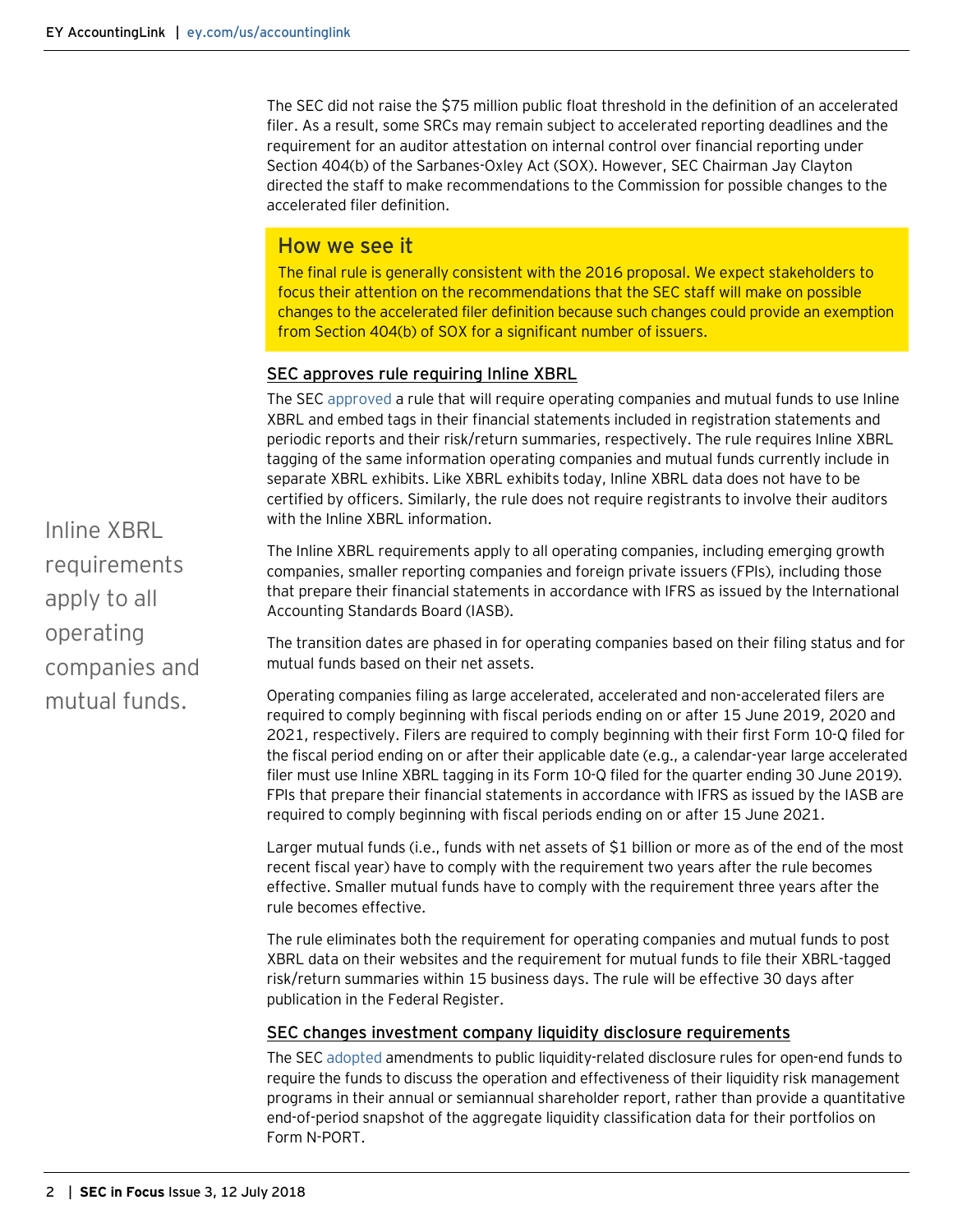The SEC also amended Form N-PORT to permit funds to split their portfolio holdings into more than one liquidity classification category under three specified circumstances and to require them to disclose cash and cash equivalents held that are not reported elsewhere on Form N-PORT. The amendments will be effective 10 September 2018.

#### <span id="page-2-0"></span>SEC proposes changes for certain ETFs

The SE[C proposed](https://www.sec.gov/rules/proposed/2018/33-10515.pdf) allowing exchange-traded funds (ETFs) organized as open-end funds that satisfy certain conditions to operate in the scope of the Investment Company Act of 1940 and come to market without applying for exemptive orders from the Commission. The proposed conditions, which are designed to protect investors, relate to transparency, custom basket policies and procedures, and website disclosures. The proposal also recommends rescinding certain exemptive relief previously granted to ETFs that would rely on the rule. The proposal would not apply to ETFs organized as unit investment trusts, ETFs structured as share classes of multi-class funds, and leveraged or inverse ETFs.

The SEC also proposed amending Form N-1A (the registration statement for ETFs organized as open-end funds) and Form N-8B-2 (the registration statement for ETFs structured as unit investment trusts) to provide more useful information to investors who purchase ETFs on an exchange.

#### <span id="page-2-1"></span>SEC proposes changes to whistleblower rules

The SE[C proposed](https://www.sec.gov/rules/proposed/2018/34-83557.pdf) amending its rules governing the whistleblower program created by Congress as part of the Dodd-Frank Wall Street Reform and Consumer Protection Act. The proposal would amend the whistleblower definition in response to a recent Supreme Court decision<sup>[1](#page-7-0)</sup> to clarify when a whistleblower would be eligible for an SEC whistleblower award, retaliation protection and heightened confidentiality protection. The proposal would also provide additional tools that the Commission could use to increase the amount of awards under \$2 million and reduce the amount of awards over \$30 million. The proposal would also make changes to other policies and procedures governing the program.

Original information provided by whistleblowers has led to enforcement actions in which the Commission has ordered more than \$1.4 billion in financial remedies. Comments are due 60 days after the proposal is published in the Federal Register.

## <span id="page-2-2"></span>SEC staff focuses on ASC 606 disclosures

Comments issued by the SEC staff in the Division of Corporation Finance (DCF) to companies that early adopted Accounting Standards Codification (ASC) 606, *Revenue from Contracts with Customers*, about their disclosures under the new standard are now public and may provide an indication of the types of comments the SEC staff is issuing to registrants that adopted the new revenue standard this year.

#### Identifying performance obligations

The SEC staff asked registrants questions to better understand whether all performance obligations were appropriately identified. The staff requested analyses of conclusions that certain goods or services were not separately identifiable and therefore not distinct. For example, the SEC staff has asked registrants to clarify how potential upgrades, maintenance and technical support were considered.

#### Recognition over time or at a point in time

The SEC staff asked registrants to further clarify the pattern of recognition for certain revenue streams, specifically how registrants determined whether revenue should be recognized over time or at a point in time. In addition, the SEC staff asked registrants that are recognizing revenue over time to clarify which recognition method they are using (i.e., input or output method) and why that measure of progress provides a faithful depiction of the transfer of goods or services.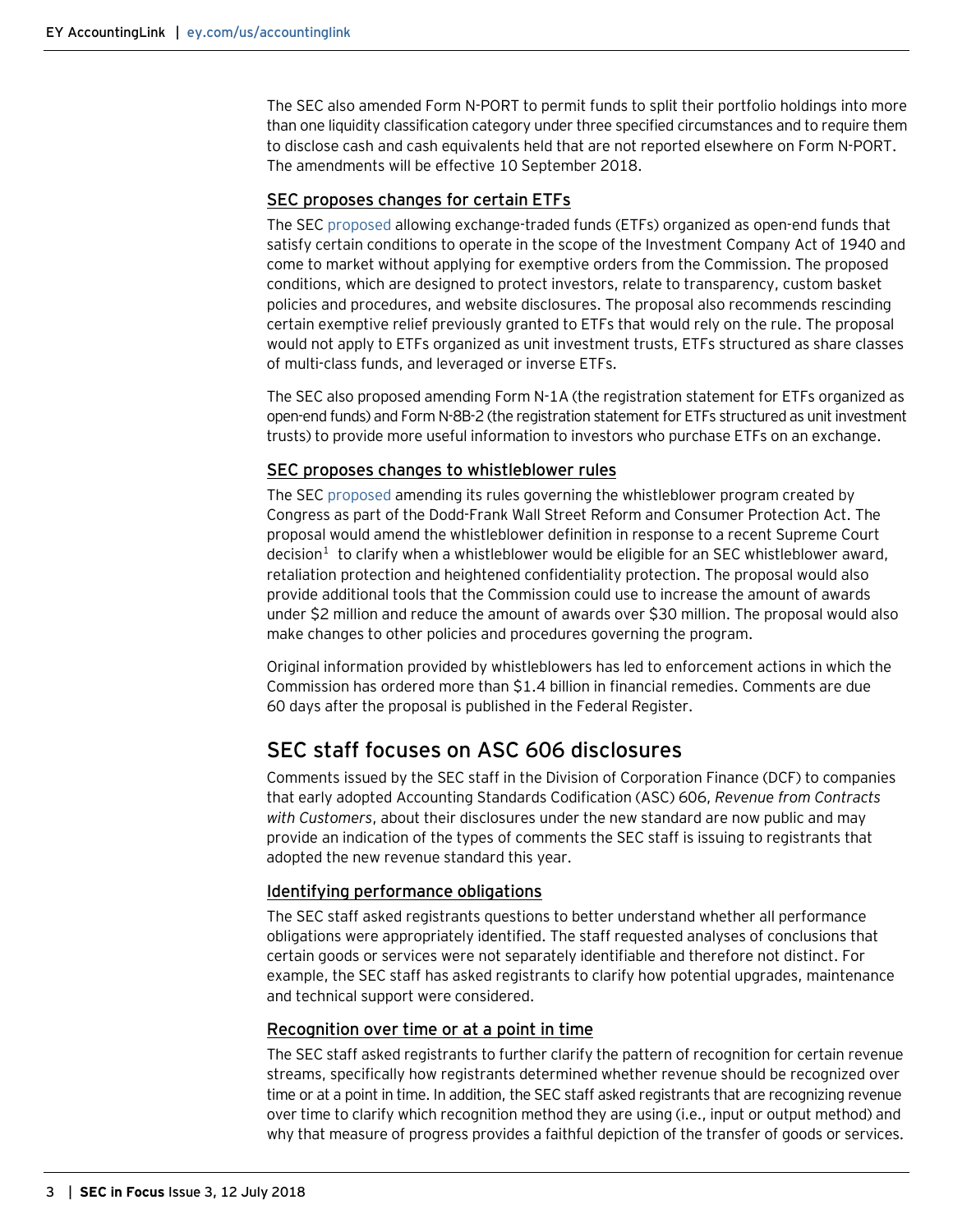#### Amortization of certain capitalized contract costs

The SEC staff asked registrants to clarify how the amortization period selected for capitalized costs to obtain a contract (e.g., sales commissions) is consistent with the transfer of goods or services to which the asset relates, and how commissions paid for contract renewals were considered in determining the amortization period. The SEC staff also asked companies to disclose the amortization period for commissions capitalized due to both initial contracts and subsequent contract renewals.

#### Disaggregation of revenue

The SEC staff asked registrants whether the level of disaggregation of revenue was consistent with the objective of the required disclosures (i.e., to depict how the nature, amount, timing and uncertainty of revenue and cash flows are affected by economic factors). The SEC staff also asked whether registrants' disclosures were consistent with information presented for other purposes. For example, the SEC staff issued comments when disclosures outside the financial statements or information that is regularly reviewed by the chief operating decision maker for evaluating performance of operating segments appeared to be more disaggregated than in revenue disclosures or when other information, including information in earnings releases, suggested that economic factors affected aggregated revenues differently.

The SEC staff recently said that it is monitoring the new disclosures mandated by ASC 606 and encouraging companies to refine and supplement their annual disclosures included in their quarterly filings in the year of adoption. Sagar Teotia, Deputy Chief Accountant in the Office of the Chief Accountant (OCA), recentl[y said](https://www.sec.gov/news/speech/teotia-progress-being-made) that the identification of performance obligations and the application of principal versus agent guidance have been the most frequently discussed topics in consultations with OCA.

## How we see it

As expected, the SEC staff's comments on the application of ASC 606 have focused on areas of judgment. However, the majority of the comments appear to have been resolved by helping the staff gain a better understanding of the judgments made by management or providing additional disclosures in future filings. Contemporaneous documentation of the judgments made in applying ASC 606 will help facilitate the dialogue with the SEC staff during the comment process.

## <span id="page-3-0"></span>SEC officials provide clarity on Ether and Bitcoin

Bill Hinman, Director of the SEC's DCF, [said](https://www.sec.gov/news/speech/speech-hinman-061418) in a speech that Bitcoin transactions are not securities transactions. He added that recent transactions in Ether, the cryptocurrency used on the Ethereum network, are not securities transactions. "Based on my understanding of the present state of Ether, the Ethereum network and its decentralized structure, current offers and sales of Ether are not securities transactions," Mr. Hinman said.

Mr. Hinman said that if the network on which a cryptocurrency functions is sufficiently decentralized, "the ability to identify an issuer or promoter to make the requisite disclosures becomes difficult, and less meaningful." He also suggested that it is possible for an instrument to cease to be a security over time. "The analysis of whether something is a security is not static and does not strictly inhere to the instrument," he said.

In the initial coin offerings (ICOs) he has seen, Mr. Hinman said that "promoters tout their ability to create an innovative application of blockchain technology, the investors are passive, the business model is still uncertain and the purchasers rely on the efforts of the promoters to build the network and make it a success." He said these transactions are subject to the federal securities laws, regardless of whether they are labeled ICOs or "token" offerings.

The SEC staff is seeking a better understanding of judgments made by registrants applying ASC 606.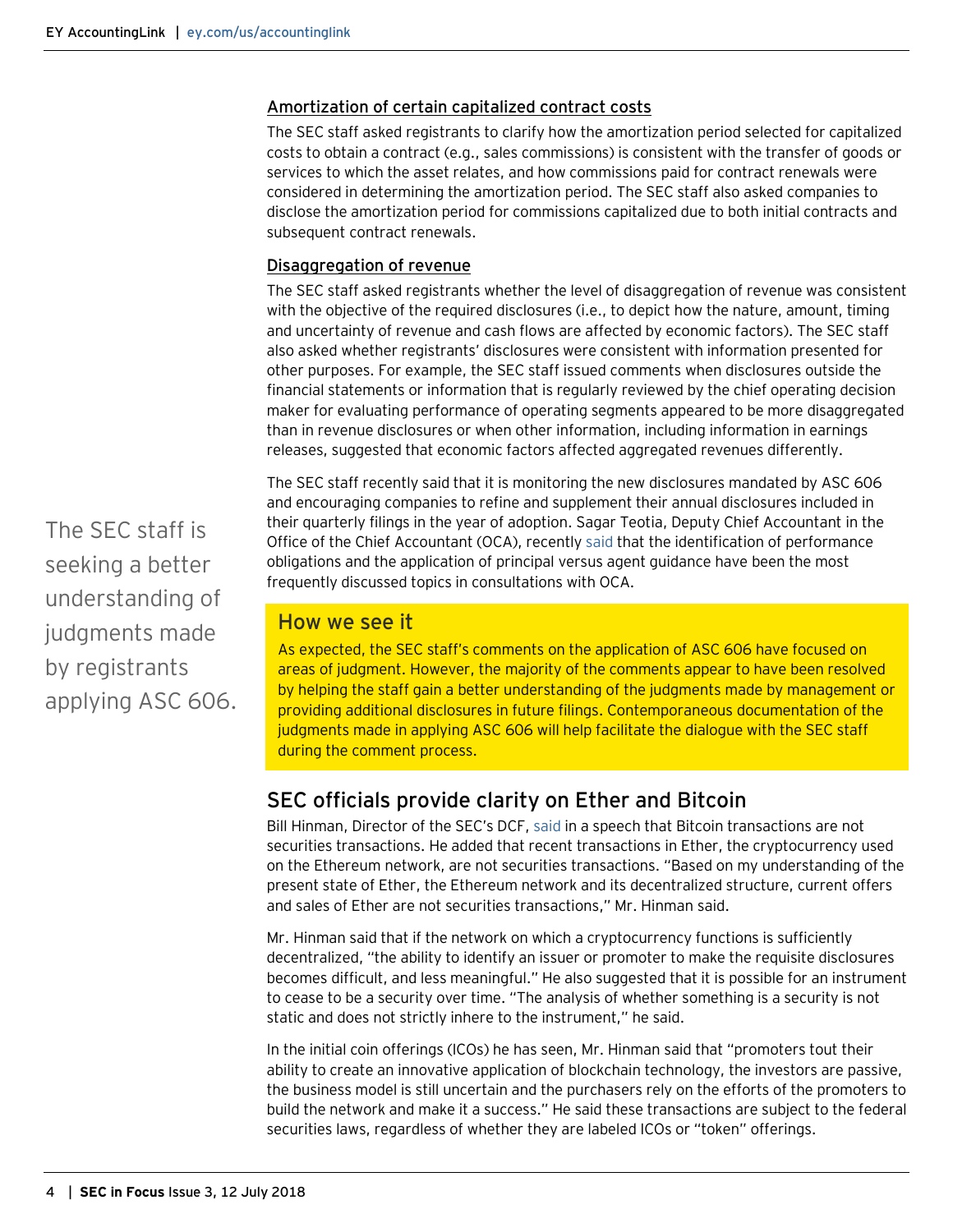Mr. Hinman emphasized that the determination of whether a digital asset is a security should be based on the economic substance, and promoters and other market participants need to understand whether transactions in a particular digital asset involve the sale of a security.

He said that the SEC staff is willing to help promoters and their lawyers work through these issues and is prepared to provide more formal interpretive or no-action guidance. To respond to these market developments, the DCF named Valerie A. Szczepanik as Associate Director and Senior Advisor for Digital Assets and Innovation.

Separately, the Division of Enforcement continued its enforcement actions related to digital assets:

- The SE[C halted](https://www.sec.gov/litigation/complaints/2018/comp-pr2018-94.pdf) an ICO whose organizers allegedly used fabricated testimonials from corporate customers and falsely claimed to have relationships with numerous corporate clients. The SEC staff said that the "ICO was based on a social media marketing blitz that allegedly deceived investors with purely fictional claims of business prospects."
- The SE[C obtained](https://www.sec.gov/litigation/complaints/2018/comp-pr2018-61.pdf) an emergency freeze of trading proceeds from allegedly illegal distributions and sales of restricted shares of a company's stock. The complaint alleges that the chief executive and other individuals illegally sold large blocks of restricted shares shortly after the stock price rose following the company's announcement of the acquisition of a purported cryptocurrency business, which the SEC alleged had no ascertainable value, from an affiliated company.

### How we see it

The appointment of a senior official dedicated to issues related to digital assets indicates that the SEC intends to continue focusing on this topic. We expect this will lead to the issuance of more interpretive guidance on digital assets.

## <span id="page-4-0"></span>Other SEC rulemaking and implementation

#### <span id="page-4-1"></span>SEC modernizes delivery of fund reports, seeks comments on processing fees

The SE[C adopted a rule](https://www.sec.gov/rules/final/2018/33-10506.pdf) that allows funds to satisfy their obligations to transmit shareholder reports by making them publicly accessible on a specified website, free of charge, and mailing investors a paper notice of the report's availability. Investors who prefer to receive hard copies of the reports may choose that option at any time. Funds may rely on the new rule, known as Rule 30e-3 under the Investment Company Act of 1940, as early as 1 January 2021. Funds will generally be required to provide two years' notice to shareholders if they wish to rely on the rule in the first year it is effective (i.e., 2021).

In response to questions raised in connection with the Rule 30e-3 proposal, the SEC is [requesting comments](https://www.sec.gov/rules/other/2018/33-10505.pdf) on the assessment and transparency of the processing fees that broker-dealers and other intermediaries charge funds for delivering shareholder reports and other materials to beneficial shareholders under the rules of the New York Stock Exchange and other self-regulatory organizations. Comments are due by 31 October 2018.

#### <span id="page-4-2"></span>SEC seeks comments on how to enhance fund disclosures

The SEC is seekin[g public comment](https://www.sec.gov/rules/other/2018/33-10503.pdf) on the design, delivery and content of fund disclosures such as shareholder reports, prospectuses and advertising and how technology can be used to make these communications more interactive. Comments are due by 31 October 2018.

#### <span id="page-4-3"></span>SEC proposes amending its auditor independence rules

The SE[C proposed](https://www.sec.gov/rules/proposed/2018/33-10491.pdf) amending its auditor independence rules to refocus the analysis that must be conducted to determine whether an auditor is independent if it has a borrowing relationship with certain shareholders of an audit client. In the proposal, the SEC said that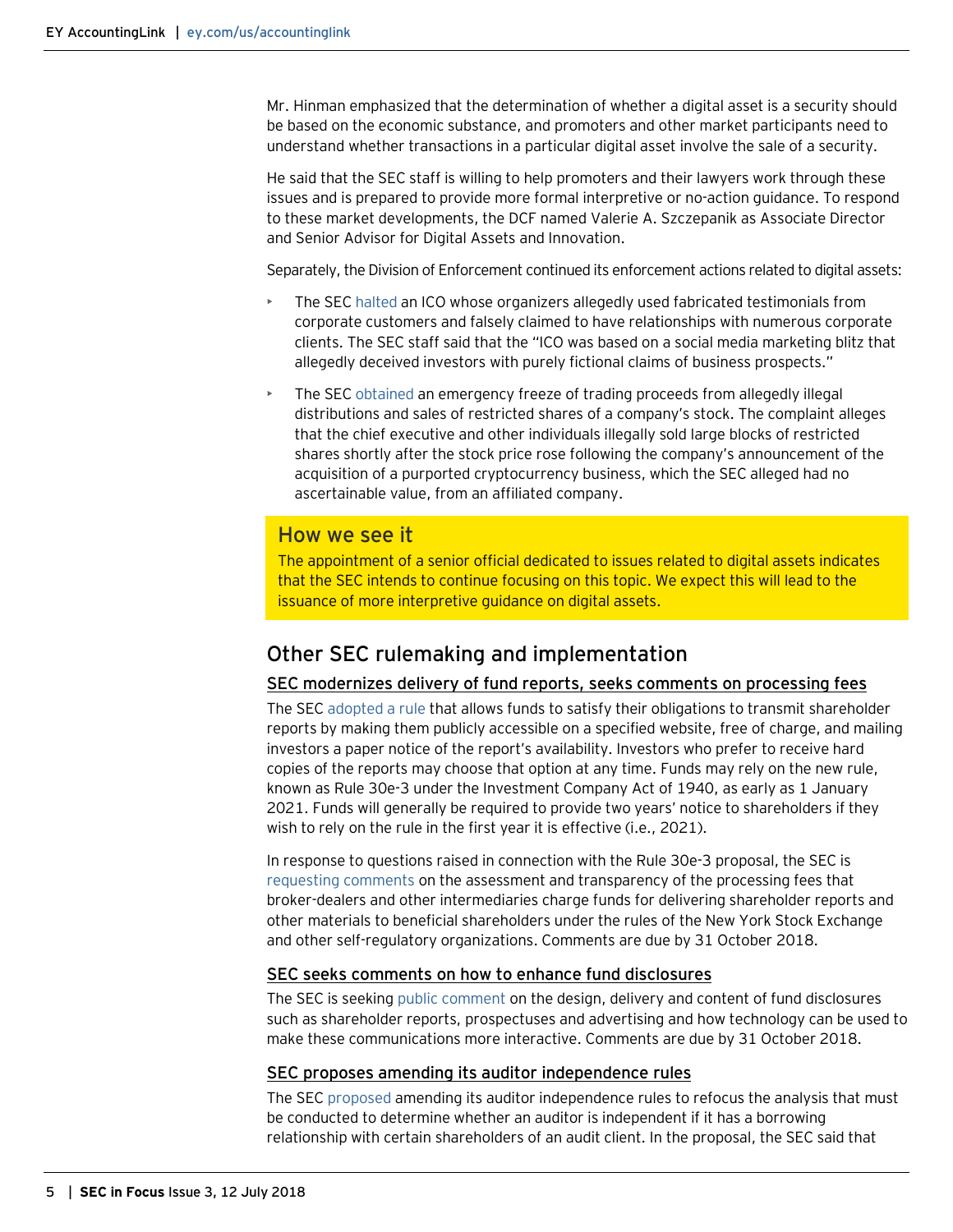existing restrictions may not be functioning as intended and may present significant practical challenges to companies, including registered investment companies, pooled investment vehicles and registered investment advisers, and their auditors.

The proposed amendments to Rule 2-01(c)(1)(ii)(A) of Regulation S-X would:

- Focus the analysis solely on beneficial ownership rather than record or beneficial ownership
- Replace the existing 10% bright-line shareholder ownership test with a "significant influence" test
- Add a "known through reasonable inquiry" standard to identify beneficial owners of the audit client's equity securities
- Amend the definition of "audit client" for a fund under audit to exclude funds that otherwise would be considered "affiliates of the audit client"

The SEC also requested comments on other proposed changes to its auditor independence rules. Due to the concerns discussed in the proposal, the SEC staff provided relief through a 2017 [no-action letter](https://www.sec.gov/divisions/investment/noaction/2017/fidelity-management-research-092217-regsx-rule-2-01.htm) pending this proposed rulemaking.

#### <span id="page-5-0"></span>SEC seeks comments on draft five-year strategic plan

The SEC is seeking comments on a draft of its [five-year strategic](https://www.sec.gov/files/sec-strategic-plan-2018-2022.pdf) plan. The plan outlines three goals: (1) focus on the long-term interest of Main Street investors, (2) recognize significant developments and trends in the capital markets and adjust the Commission's efforts to make sure it is effectively allocating resources, and (3) elevate the SEC's performance by enhancing its analytical capabilities and human capital development.

Comments on the plan can be submitted t[o performanceplanning@sec.gov.](mailto:performanceplanning@sec.gov)

## <span id="page-5-1"></span>Updates to SEC staff guidance

#### <span id="page-5-2"></span>'Bedbug' letters are now published on EDGAR

The SEC staff in the DCF [announced](https://www.sec.gov/corpfin/announcement/division-release-through-edgar-serious-deficiencies-letters) that it will make letters about serious deficiencies in filings, informally known as "bedbug" letters, available on EDGAR 10 days after their issuance, starting with those issued on or after 15 June 2018. The SEC staff sends bedbug letters to issuers to inform them that a registration statement or offering document is so deficient that the SEC staff is deferring its review of the filing until it is amended to resolve the deficiencies. The SEC staff said publishing the letters is consistent with its efforts to enhance the transparency of its review process.

## <span id="page-5-3"></span>Other SEC activities

#### <span id="page-5-4"></span>CAQ SEC Regulations Committee meeting

The Center for Audit Quality (CAQ) SEC Regulations Committee issued [highlights](https://www.thecaq.org/sec-regulations-committee-highlights-march-13-2018) of its March 2018 meeting at which the SEC staff expressed the following views:

- A company submitting a draft initial public offering (IPO) registration statement may assess the significance under Rule 1-02(w) of Regulation S-X of an acquisition that takes place after year end based on the financial statements of the most recently completed fiscal year, as long as audited financial statements for that period will be included when its IPO registration statement is first publicly filed.
- A nonpublic accounting acquirer in a reverse merger transaction with a public operating company is considered an issuer when its financial statements covering pre-acquisition periods are reissued after the consummation of the merger (i.e., upon filing the first periodic report on Form 10-Q or Form 10-K for a period that includes the consummation date).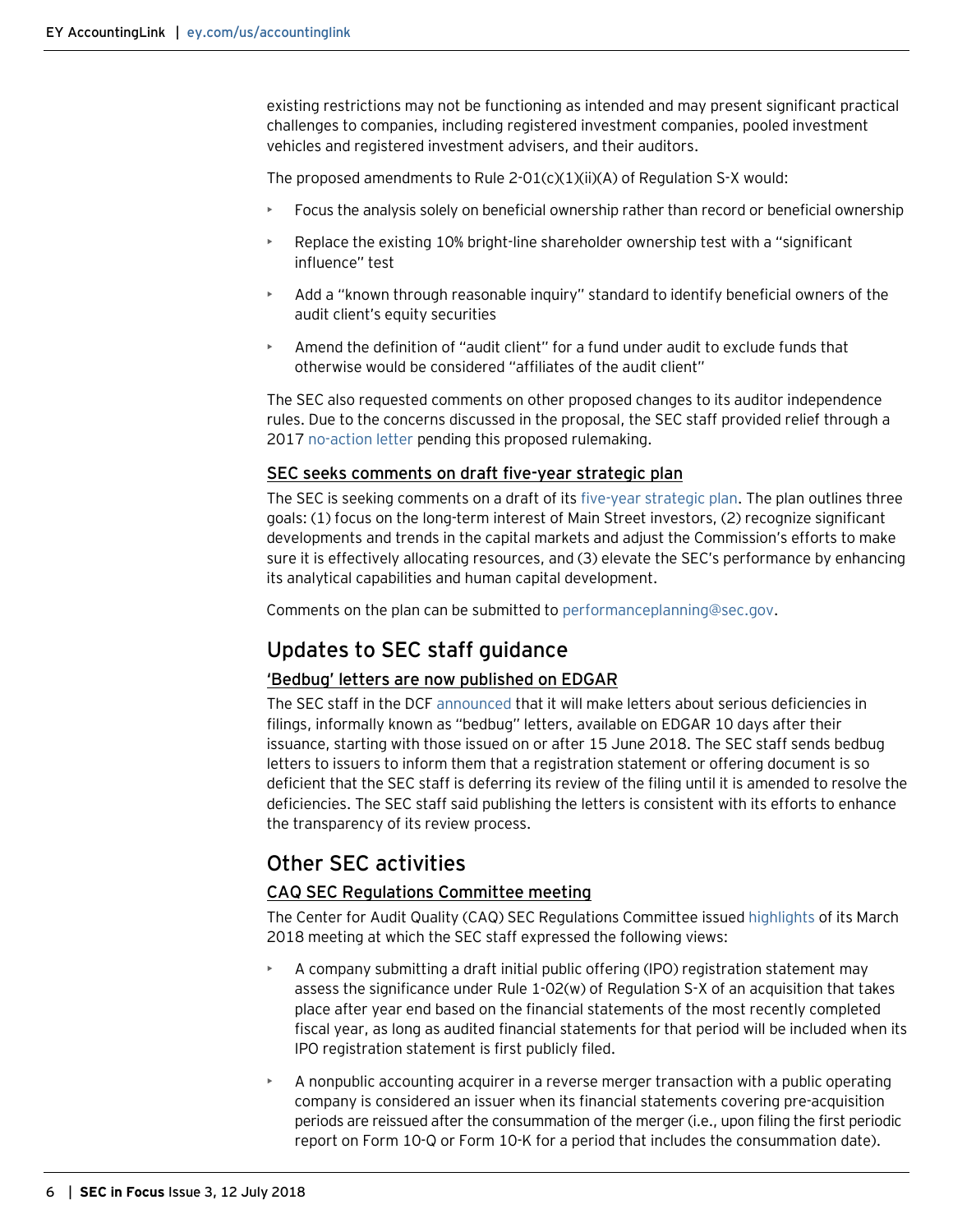The SEC staff also reiterated the following views:

- Registrants may exclude one-time effects of the Tax Cuts and Jobs Act when presenting their non-GAAP financial measures, but when they do, they should exclude all of the onetime effects and may not cherry-pick certain adjustments. Further, registrants should not apply the new lower tax rates when calculating non-GAAP financial measures for periods before the enactment date.
- Registrants that have adopted ASC 606 using the modified retrospective approach may provide supplemental information using ASC 606 for comparable periods in management's discussion and analysis (MD&A). Those registrants are also permitted to present 2018 financial results under ASC 605 as supplemental information in MD&A during the year of adoption. However, in both circumstances, the SEC staff cautioned that the supplemental information in MD&A should not be more prominent than the historical information, and the supplemental information should be limited to those line items affected by the new revenue standard.

# <span id="page-6-0"></span>Current practice matters

## <span id="page-6-1"></span>Financial restatements hit a 17-year low

The number of restatements of previously issued financial statements has steadily decreased in recent years and hit a 17-year low in 2017, according to research firm Audit Analytics. Out of the 553 restatements that SEC registrants reported in 2017, 109 involved reissuances of prior-year financial statements, known as "Big R" restatements. This is also the lowest number of Big R restatements since registrants were required to report them on Form 8-K in August 2004. The accounting areas with the most restatements continued to include debt and equity, revenue recognition, income taxes and cash flows statement classification.<sup>[2](#page-7-0)</sup>

# <span id="page-6-2"></span>Personnel changes

#### <span id="page-6-3"></span>Roisman nominated to succeed Piwowar as SEC Commissioner

President Donald Trump nominated Elad Roisman to serve as an SEC Commissioner. If confirmed by the US Senate, Mr. Roisman would succeed Mr. Piwowar. Mr. Roisman, a Republican, is currently Chief Counsel to the Senate Committee on Banking, Housing and Urban Affairs. He also served as counsel to former SEC Commissioner Daniel Gallagher, focusing on trading and markets issues. While Mr. Roisman's confirmation hearing before the Senate Committee on Banking, Housing and Urban Affairs is scheduled for 24 July 2018, the timing of when the Commission will be back to a full slate of five Commissioners is uncertain.

## <span id="page-6-4"></span>SEC announces appointments

The Commission named Julie A. Erhardt as Acting Chief Risk Officer of the Commission. She was previously a Deputy Chief Accountant in the OCA. The SEC also named Dr. Chyhe Kim Becker as Acting Chief Economist and Acting Director of the Division of Economic and Risk Analysis, where she has served as an Associate Director since 2015.

# <span id="page-6-5"></span>Enforcement activities

#### Electronics company charged with anti-bribery and accounting fraud violations

An electronics company [agreed](https://www.sec.gov/news/press-release/2018-73) to settle charges that it violated the anti-bribery, anti-fraud, books and records and internal accounting controls provisions of the federal securities laws.

The Commission's rulemaking activity may decrease until Mr. Piwowar's successor is sworn in.